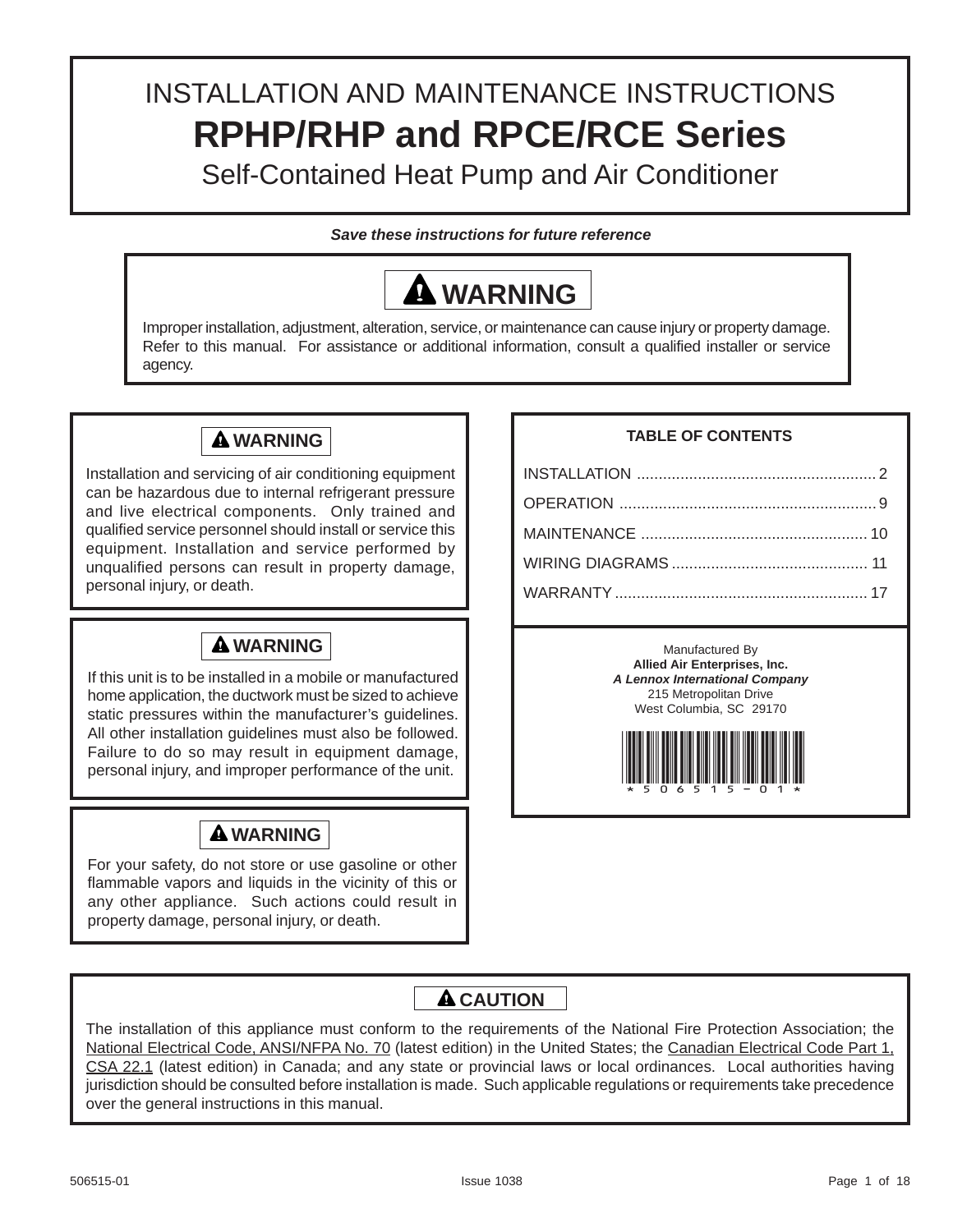## **INSTALLATION**

These instructions explain the recommended method of installation of the heat pump and air conditioner units and associated electrical wiring.

This unit is designed and approved for use as a selfcontained air-to-air outdoor heat pump and air conditioner system.

The units are factory equipped with a transformer and blower control for applications without auxiliary heat. Electric heat accessory kits (AHSA-) can be ordered for field installation of additional heat where required.

These instructions, and any instructions packaged with mating components and/or accessories, should be carefully read prior to beginning installation. Note particularly any **CAUTIONS** or **WARNINGS** in these instructions and all labels on the units.

These instructions are intended as a general guide only, for use by qualified personnel and do not supersede any national or local codes in any way. Compliance with all local, state, provincial, or national codes pertaining to this type of equipment should be determined prior to installation.

#### **Inspection of Shipment**

Upon receipt of equipment, carefully inspect it for possible shipping damage. If damage is found, it should be noted on the carrier's freight bill. Take special care to examine the unit inside the carton if the carton is damaged. File a claim with the transportation company.

If any damages are discovered and reported to the carrier DO NOT INSTALL THE UNIT, **as claim may be denied**.

**Check the unit rating plate to confirm specifications are as ordered.**

#### **Limitations**

The unit should be installed in accordance with all national and local safety codes.

Limitations of the unit and appropriate accessories must also be observed.

The unit must not be installed with any ductwork in the outdoor air stream. The outdoor fan is not designed to operate against any additional static pressure.

Minimum and maximum operation conditions must be observed to assure maximum system performance with minimum service required. Refer to Table 1 for the application limitations of the unit.

#### **Location**

The unit is designed to be located outdoors with sufficient clearance for free entrance to the air inlet and discharge air openings. The location must also allow for adequate service access. Figure 1 shows a typical installation.

The unit must be installed on a solid foundation that will not settle or shift. Adequate structural support must be provided. Maintain minimum clearances as shown in Figure 1 and Table 1 and install the unit in level position. Isolate the base from the building structure to avoid possible transmission of sound or vibration into the conditioned space.

**The heat pump unit foundation should be raised to a minimum of 3" above finish grade.** In areas which have prolonged periods of temperature below freezing and snowfall, the heat pump unit should be elevated above the average snow line. Extra precaution should be taken to allow free drainage of condensate from defrost cycles to prevent ice accumulation. The unit should not be located near walkways to prevent possible icing of surface from defrost condensate.

**Avoid placing the unit near quiet areas such as sleeping quarters or study rooms.** Normal operating sound levels may be objectionable if the unit is placed near certain rooms.

**Do not permit overhanging structures or shrubs to obstruct condenser air discharge inlet or outlet.**

**For improved start-up performance, the indoor coil should be washed with suitable detergent to remove any residue from manufacturing processes.**

#### **Roof Curb Installation**

If a roof curb is used, follow the manufacturer's Installation Instructions and be sure that all required clearances are observed (see Clearances on page 3).

These units are shipped with four corner brackets in place on the underside of the unit (see Figure 2). **For heat pumps the two rear corner brackets must be removed before unit is installed onto roof curb assembly. For air conditioner units remove all four corner brackets before installing on roof curb.**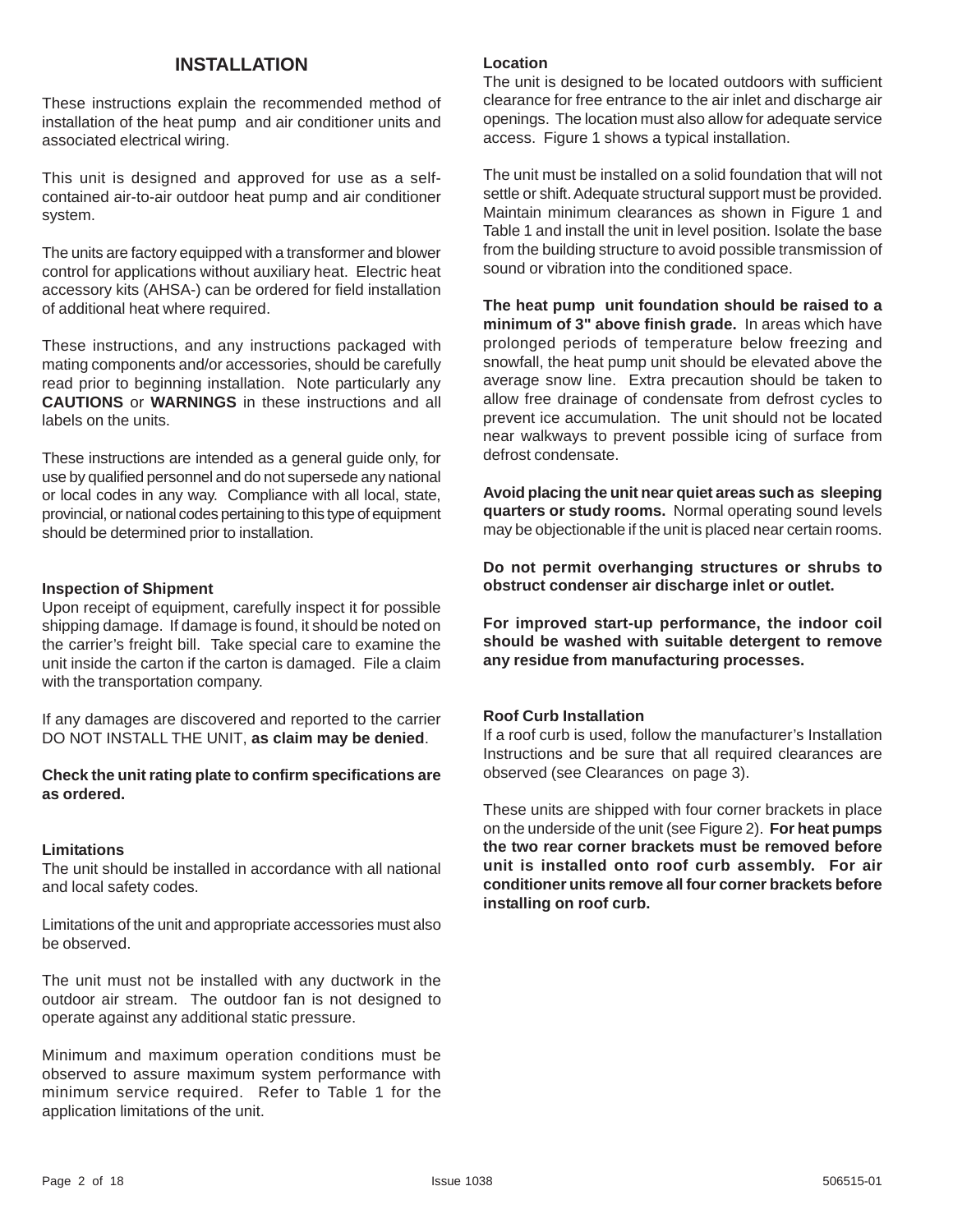

**Figure 1**



**Figure 2**



**Figure 3**

#### **Clearances**

All units require certain clearances for proper operation and service. Refer to Table 1 on page 4 for the minimum clearances to combustibles required for construction, servicing, and proper unit operation.

In the U.S., units may be installed on combustible floors made from wood or class A, B, or C roof covering material.

In Canada, units may be installed on combustible floors. Units must be installed outdoors.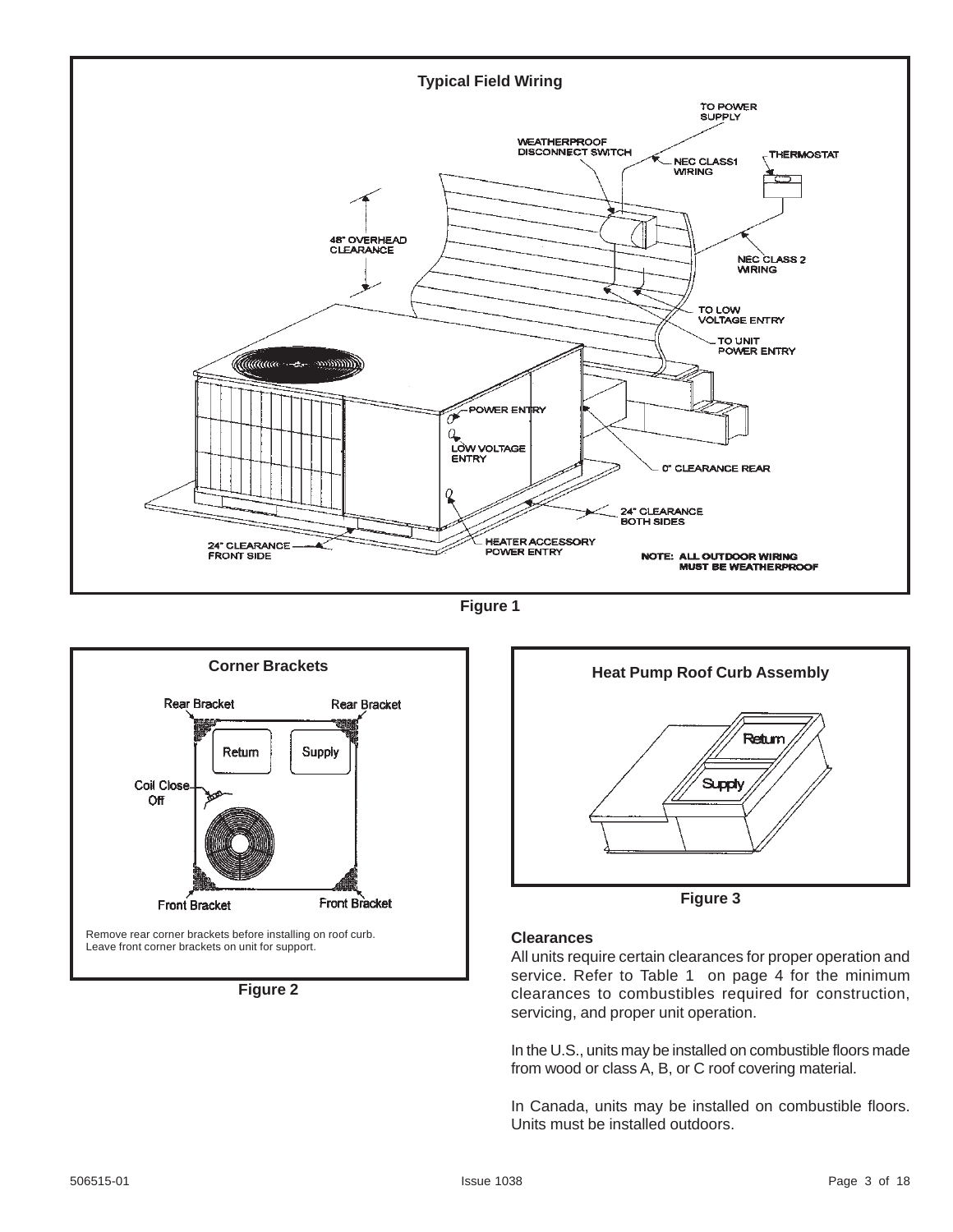| <b>Minimum Clearances</b>             |              |         |  |  |  |
|---------------------------------------|--------------|---------|--|--|--|
|                                       | Combustibles | Service |  |  |  |
| <b>Front of Unit</b>                  | O            | 24"     |  |  |  |
| <b>Back of Unit</b>                   | റ            | ባ"      |  |  |  |
| Left Side                             | ∩            | 24"     |  |  |  |
| <b>Right Side</b><br>(Condenser Coil) |              | 24"     |  |  |  |
| <b>Below Unit</b>                     |              | ባ"      |  |  |  |

**Table1**

#### The unit must be grounded with a separate ground conductor. See Figure 4 for typical field wiring connection. The wiring diagram can be found on the unit inside the access panel. Low voltage control wiring are pigtail leads located on the main control box and are color-coded to match the connection called out on the wiring schematic.

## **A** CAUTION

When connecting electrical power and control wiring to the unit, waterproof-type connectors must be used so that water or moisture cannot be drawn into the unit during normal operation.

**Units are factory wired for a 230-volt power supply. If power supply is 208 volts, it will be necessary to change a wire connection on the unit transformer from 240V terminal to 208V terminal as shown on the wiring diagram.**

## **Rigging and Handling**

## **A** CAUTION

Before lifting a unit, make sure that the weight is distributed equally on the cables so that it will lift evenly.

Exercise care when moving the unit. Do not remove any packaging until the unit is near the place of installation. An accessory lift kit can be purchased to aid in rigging. Spreaders whose length exceeds the largest dimension across the unit **must be used across the top of the unit.**

Units may also be moved or lifted with a forklift while still in the factory-supplied packaging. **The lengths of the forks of the forklift must be a minimum of 42".**

### Compressor

Units are shipped with compressor mountings factory adjusted and ready for operation. **Do not loosen compressor mounting bolts.**

#### Electrical Wiring

All field wiring must be done in accordance with National Electrical Code recommendations, local codes, and applicable requirements of UL, or in accordance with Canadian Electrical Code recommendations, local codes, or CSA Standards. Power wiring, disconnect means, and over-current protection are to be supplied by the installer. Refer to the unit rating plate for maximum over-current protection and minimum circuit ampacity, as well as operating voltage. The power supply must be sized and protected according to specifications supplied.

### *Use only copper conductors.*

If any of the original unit wiring is replaced, the same size and type wire must be used.



**Figure 4**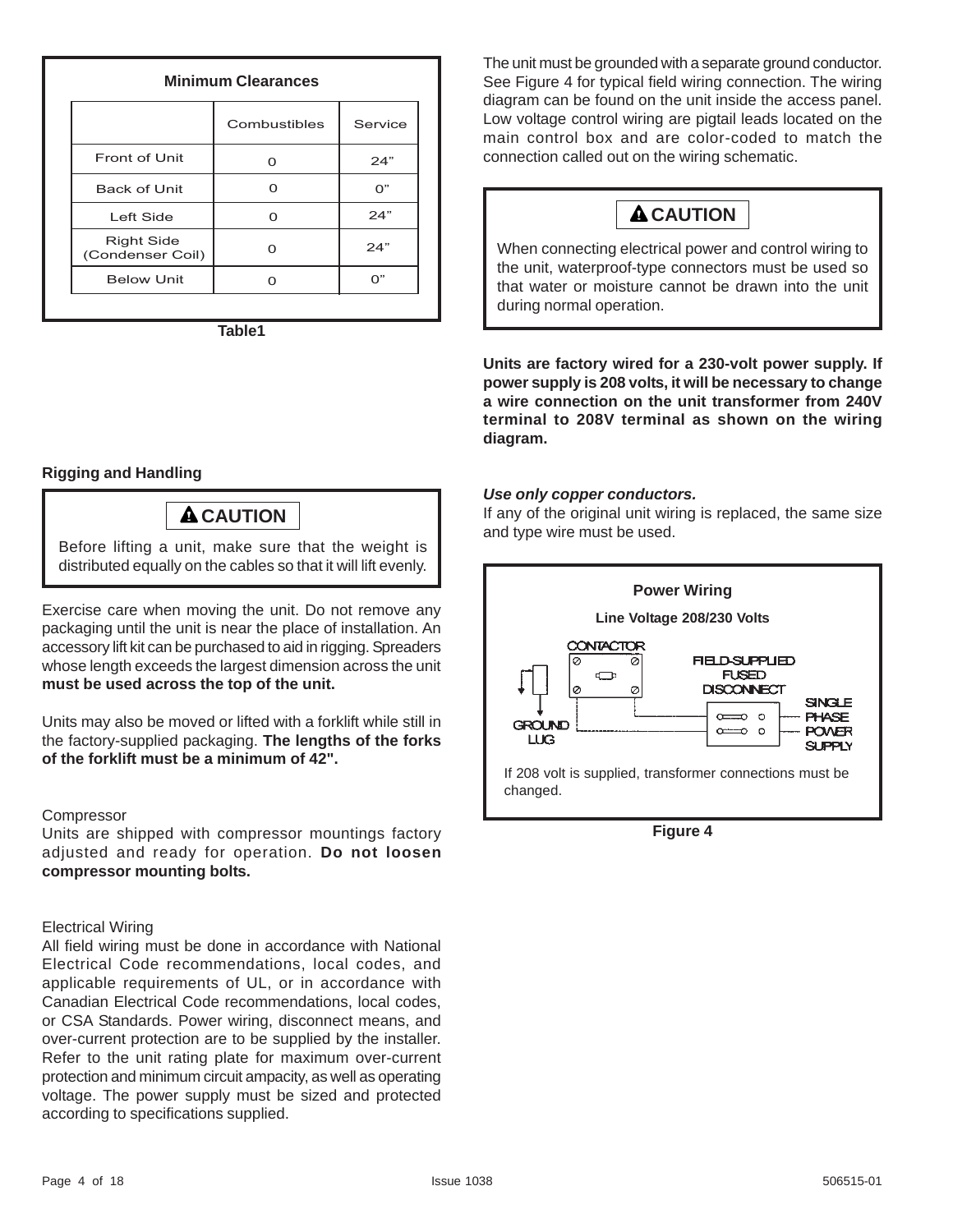### **Thermostat**

The room thermostat should be located on an inside wall where it will not be subject to drafts, sun exposure, or heat from electrical fixtures or appliances. Follow the manufacturer's instructions enclosed with the thermostat for general installation procedure. Color-coded insulated wires (#18 AWG) should be used to connect the thermostat to the unit. A minimum of five wires are required for proper installation.

### **Ductwork**

Ductwork should be designed and sized according to the methods in Manual Q of the Air Conditioning Contractors of America (ACCA).

A closed return duct system shall be used. This shall not preclude use of economizers or outdoor fresh air intake. It is recommended that supply and return duct connections at the unit be made with flexible joints.

The supply and return air duct systems should be designed for the CFM and static requirements of the job. **They should not be sized to match the dimensions of the duct connections on the unit.**

## **A** CAUTION

When fastening ductwork to side duct flanges on unit, insert screws through duct flanges only. Do not insert screws through casing. Outdoor ductwork must be insulated and waterproofed.

### **Filters**

Filters are not supplied with the unit. Filters must always be installed on the upstream side of the evaporator coil and must be kept clean or replaced. Dirty filters will reduce the airflow of the unit. Filters should be sized in accordance with Table 2 on page 6.

This unit is equipped with an internal filter clip which is located in the indoor coil compartment attached to the side of the unit drain pan.



**Figure 5**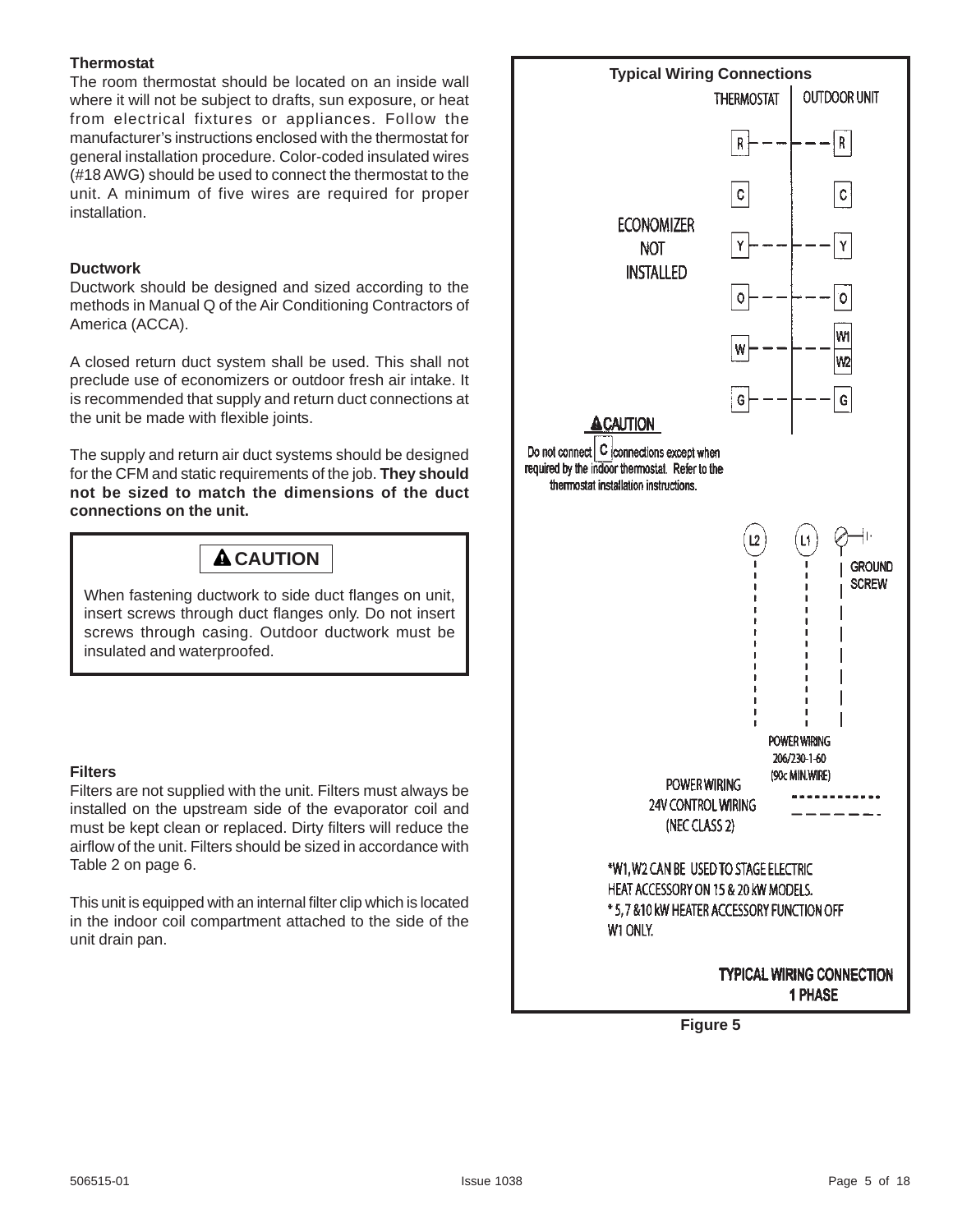## **Minimum Required Surface Area for Disposable Filters**

| Cooling BTU/HR          | Filter Area          |  |
|-------------------------|----------------------|--|
| 24,000 (2 Ton)          | 480 Square Inches    |  |
| 30,000 (2 - 2.5 Ton)    | 600 Square Inches    |  |
| 36,000 (3 Ton)          | 600 Square Inches    |  |
| 42,000 (3.5 Ton)        | 650 Square Inches    |  |
| 48,000 (4 Ton)          | 800 Square Inches    |  |
| 60,000 (5 Ton)          | 900 Square Inches    |  |
|                         |                      |  |
| Unit Model              | Internal Filter Size |  |
| RPHP/RHP 24, 30, 36     | 28" X 25"            |  |
| <b>RPHP/RHP 42 - 60</b> | $30"$ X $30"$        |  |

**Table 2**

#### **Condensate Drain**

The package unit is equipped with a 3/4" fpt coupling for condensate line connection. Plumbing must conform to local codes. Use a sealing compound on the male adaptor pipe threads.

**The condensate drain line must be properly trapped and routed to a suitable drain.** See Figure 6 for proper drain arrangement. The drain line must pitch to an open drain or pump to prevent clogging of the line. Seal around the drain connection with suitable material to prevent air leakage into the return air system.

#### **Heater Kit Accessory (if used)**

The unit is fully equipped for cooling operation without auxiliary heat. A heater kit accessory may also be used. To install the heater kit accessory (see Figure 7):

- 1. Disconnect the power and open the main control access.
- 2. Disconnect the plug separating the high voltage wire harness. Remove the high voltage wire harness plug and discard.



**Figure 6**

- 3. Remove the heater blockoff by removing the four screws holding it in place. Cut away the insulation covering the opening, using the hole in the panel as a template.
- 4. Insert the heater into the control panel and fasten in the same mounting holes.
- 5. Plug the heater wiring harness into the wire harness on the control assembly. Field wiring of the auxiliary heater is separate from the unit power supply. Wire the power supply wiring for the heater to the appropriate connections on the heater kit.

#### **Crankcase Heater (if used)**

Some models may be equipped with insertion crankcase heaters to prevent excessive migration of liquid refrigerant into the compressor. The following steps should be taken on initial start-up to prevent possible compressor damage. The procedure must be followed at initial start-up as well as any time power has been interrupted for 12 hours or longer.

- 1. Insure that the room thermostat is in OFF position to prevent the compressor from starting.
- 2. Apply the main power supply to the outdoor unit. This will energize the crankcase heater.
- 3. Maintain power to the unit for a minimum of 8 hours.
- 4. After reaching minimum elapsed time, the unit can be safely started.

Except as required for safety while servicing, **do not open the system disconnect switch.**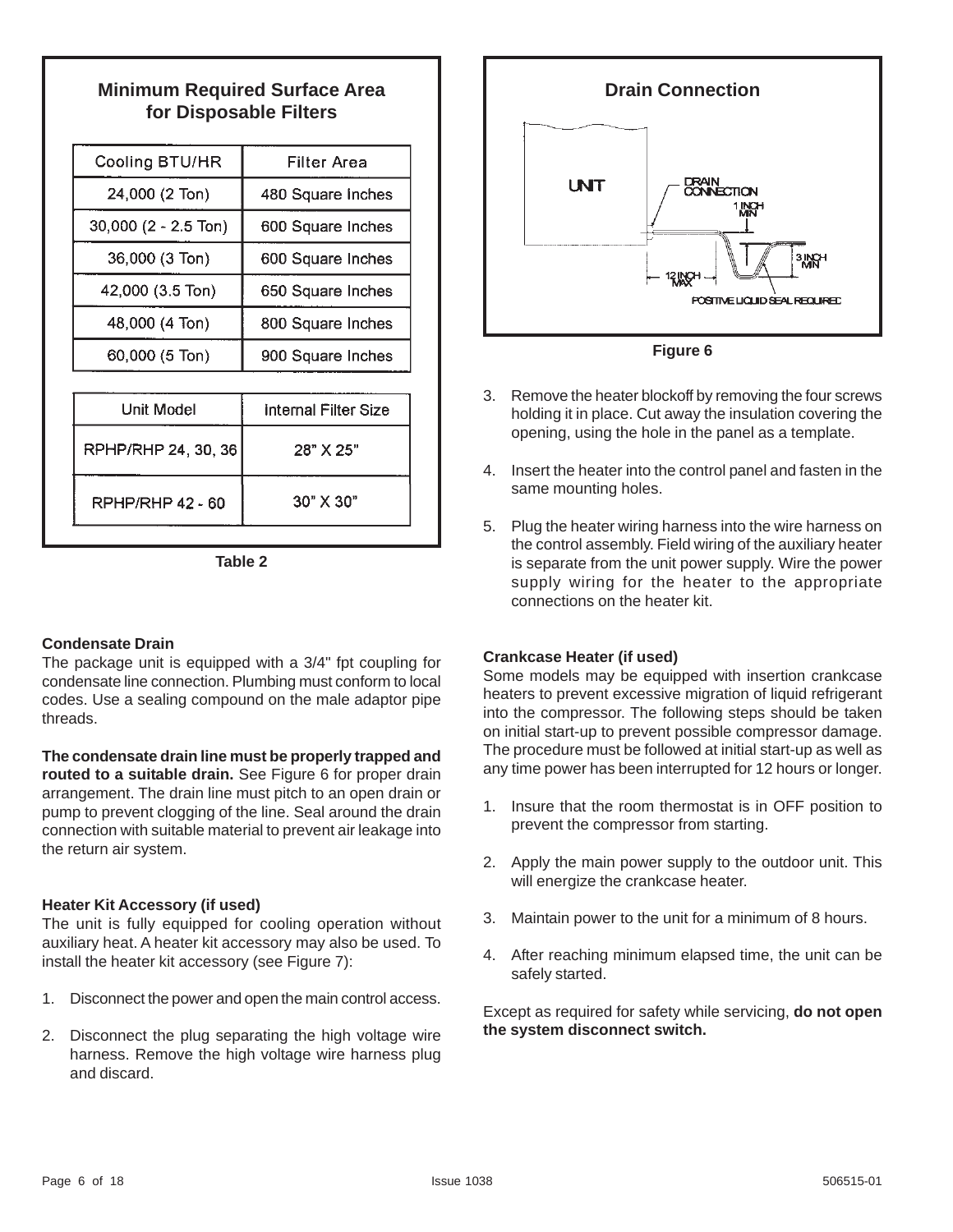### **Removal of Unit from Common Venting System**

When an existing furnace is removed from a common venting system serving other appliances, the venting system is likely to be too large to properly vent the remaining attached appliances. The following test should be conducted with each appliance while the other appliances connected to the common venting system are not in operation.

- 1. Seal any unused openings in the common venting system.
- 2. Visually inspect the venting system for proper size and horizontal pitch and determine there is no blockage or restriction, leakage, corrosion, or other deficiencies which could cause an unsafe condition.
- 3. Insofar as is practical, close all building doors and windows between the space in which the appliances remaining connected to the common venting system are located and other spaces in the building. Turn on clothes dryers and any appliance not connected to the common venting system. Turn on exhaust fans, such as range hoods and bathroom exhausts, so they will operate at maximum speed. Do not operate a summer exhaust fan. Close fireplace dampers.
- 4. Following the lighting instructions, place the unit being inspected in operation. Adjust the thermostat so the appliance will operate continuously.
- 5. Test for spillage at the draft control relief opening after 5 minutes of main burner operation. Use the flame of a match or candle.
- 6. Follow the preceding steps for each appliance connected to the common venting system.
- 7. After it has been determined that each appliance remaining connected to the common venting system properly vents when tested as outlined above, return doors, windows, exhaust fans, fireplace dampers, and any other fuel burning appliance to their previous condition of use.
- 8. If improper venting is observed during any of the above tests, the common venting system must be corrected. **See National Fuel Gas Code, ANSI Z223.1 (latest edition) or CAN/CGA B149.1 & .2 Canadian Installation Codes to correct improper operation of common venting system.**



**Figure 7**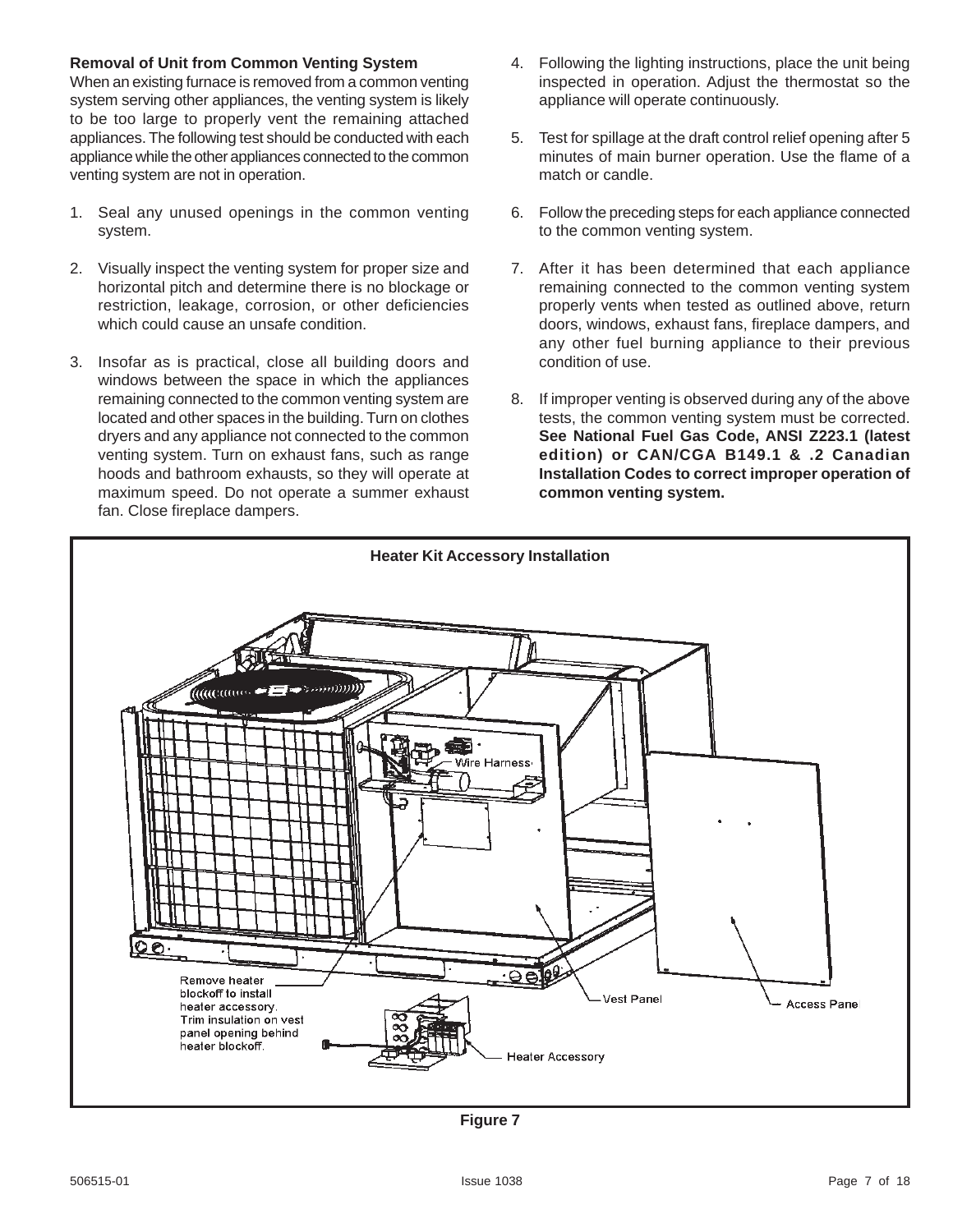## **Sequence of Operation**

#### *Cooling*

When the thermostat is in the cooling mode, the O circuit is powered which energizes the reversing valve. Upon cooling demand, the thermostat closes circuit R and Y. Closing R and Y closes the unit contactor, starting the compressor and outdoor fan. The thermostat automatically closes R to G circuit which also brings on the indoor blower at the same time. Upon satisfying cooling demand, the thermostat will open the above circuits and open the main contactor, stopping the compressor and outdoor fan. If the unit is equipped with a delay timer, the blower will continue to operate for 90 seconds which improves system efficiency.

#### *Heating*

Upon heating demand, the thermostat closes circuit R to Y, which closes the unit contactor, starting the compressor and outdoor fan. The reversing valve is not energized in the heating mode. The thermostat again automatically brings on the indoor fan at the same time. Upon satisfying heating demand, the thermostat opens above circuits and stops unit operation.

#### *Defrost System*

The defrost system includes two components: the defrost thermostat and the defrost control.

#### *Defrost Thermostat*

The defrost thermostat is located on the liquid line between the check/expansion valve and the distributor. When the defrost thermostat senses 42°F or cooler, the thermostat contacts close and send a signal to the defrost control board to start the defrost timing. It also terminates defrost when the liquid line warms up to 70°F.

#### *Defrost Control*

The defrost control board includes the combined functions of time/temperature defrost control, defrost relay, diagnostic LEDs and terminal strip for field wiring connections (see Figure 8).

The control provides automatic switching from normal heating operation to defrost mode and back. During the compressor cycle (call for defrost), the control accumulates compressor run time at 30, 60, 90 minute field-adjustable intervals. If the defrost thermostat is closed when the selected compressor run time interval ends, the defrost relay is energized and the defrost begins.

#### *Defrost Control Timing Pins*

Each timing pin selection provides a different accumulated compressor run time period during one thermostat run cycle. This time period must occur before a defrost cycle is initiated. The defrost interval can be adjusted to 30 (T1), 60 (T2), or 90 (T3) minutes. The defrost timing jumper is factory installed to provide a 60-minute defrost interval. If the timing selector jumper is not in place, the control defaults to a 90-minute defrost interval. The maximum defrost period is 14 minutes and cannot be adjusted.

A test option is provided for troubleshooting. The test mode may be started any time the unit is in the heating mode and the defrost thermostat is closed or jumpered. If the jumper is in the TEST position at power up, the control will ignore the test pins. When the jumper is placed across the TEST pins for 2 seconds, the control will enter the defrost mode. If the jumper is removed before an additional 5-second period has elapsed (7 seconds total), the unit will remain in defrost mode until the defrost thermostat opens or 14 minutes have passed. If the jumper is not removed until after the additional 5-second period has elapsed, the defrost will terminate and the test option will not function again until the jumper is removed and reapplied.



**Figure 8**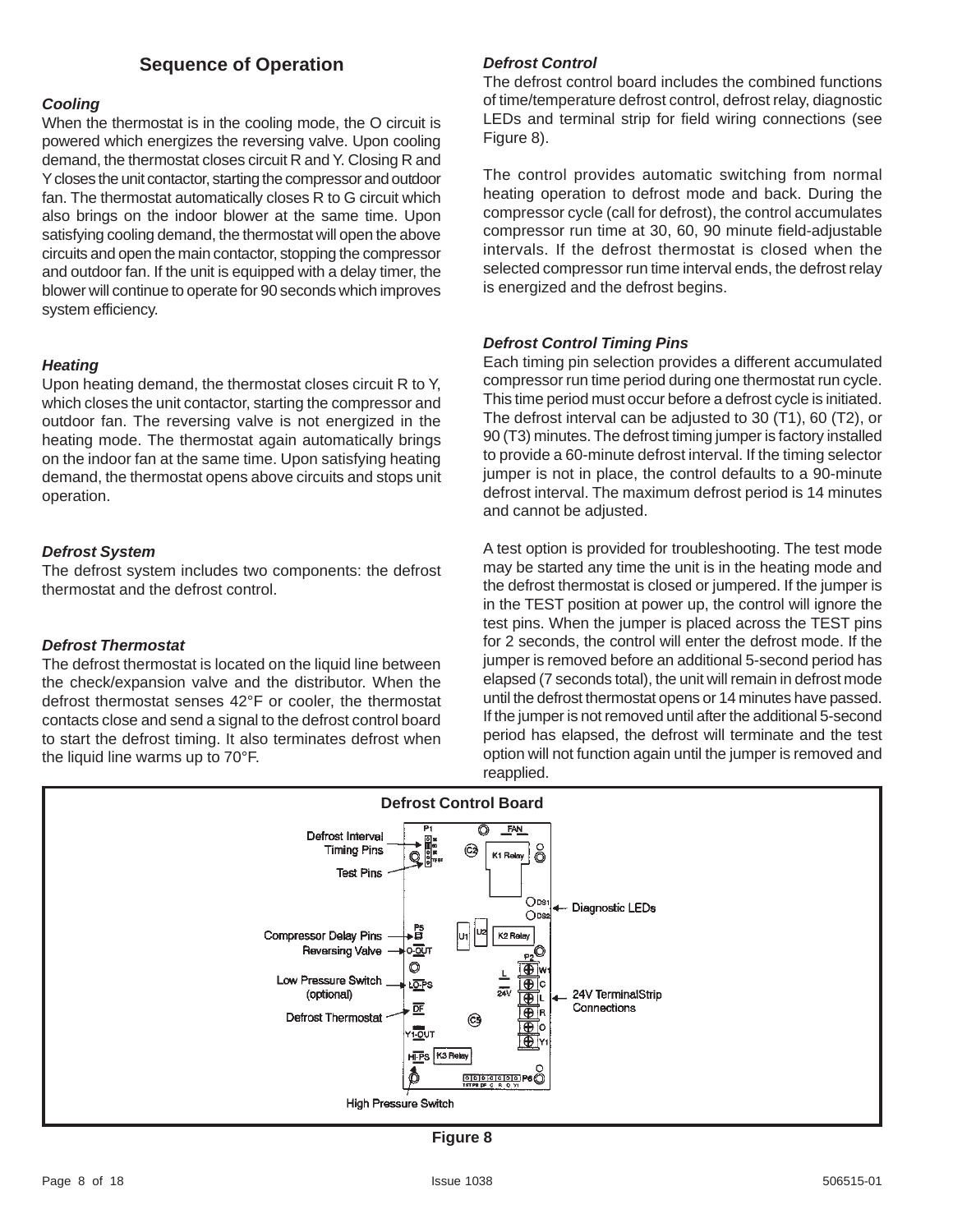#### *Compressor Delay*

The defrost board has a field-selectable function to reduce occasional sounds that may occur while the unit is cycling in and out of the defrost mode. The compressor will be cycled off for 30 seconds going in and out of the defrost mode when the compressor delay jumper is removed.

NOTE: The 30-second "off" cycle is not functional when jumpering the TEST pins.

#### *Time Delay*

The timed-off delay is 5 minutes long. The delay helps to protect the compressor from short cycling in case the power to the unit is interrupted or a pressure switch opens. The delay is bypassed by placing the timer select jumper across the TEST pins for 0.5 seconds.

#### *Pressure Switch Circuit*

High and low pressure switches are connected to the defrost control board on heat pump models. Air conditioning models have a high pressure switch installed in line with compressor contactor coil. (see Figure 8 on page 8).

**During a single demand cycle, the defrost control will lock out the unit after the fifth time that the circuit is interrupted by any pressure switch wired to the control board. In addition, the diagnostic LEDs will indicate a locked-out pressure switch after the fifth occurrence of an open pressure switch (see Table 3).**

**The unit will remain locked out until power to the board is interrupted, then re-established, or until the jumper is applied to the TEST pins for 0.5 seconds.**

NOTE: The defrost control board ignores input from the low pressure switch terminals as follows:

- During the TEST mode
- During the defrost cycle
- During the 90-second start-up period
- For the first 90 seconds each time the reversing valve switches heat/cool modes

**If the TEST pins are jumpered and the 5-minute delay is being bypassed, the LO PS terminal signal is not ignored during the 90-second start-up period.**

#### **Diagnostic LEDs**

The defrost board uses two LEDs for diagnostics. The LEDs flash a specific sequence according to the condition as shown in Table 3.

| <b>Diagnostic LEDs</b>                      |                                                          |                         |  |
|---------------------------------------------|----------------------------------------------------------|-------------------------|--|
| Mode                                        | <b>Green LED</b><br>(DS2)                                | <b>Red LED</b><br>(DS1) |  |
| No Power<br>to Board                        | Off                                                      | Off                     |  |
| Normal Operation/<br>Power to Board         | Simultaneous Slow Flash<br><b>Alternating Slow Flash</b> |                         |  |
| <b>Anti-Short Cycle</b><br>Lockout          |                                                          |                         |  |
| <b>Low Pressure</b><br>Switch Fault         | Off                                                      | Slow Flash              |  |
| Low Pressure<br>Switch Lockout              | Оff                                                      | On                      |  |
| <b>High Pressure</b><br><b>Switch Fault</b> | <b>Slow Flash</b>                                        | Off                     |  |
| High Pressure<br>Switch Lockout             | On                                                       | Off                     |  |

**Defrost Control Board**

**Table 3**

### **System Performance**

This equipment is a self contained, factory optimized refrigerant system, and should require no adjustments when properly installed. If however unit performance is quiestioned, perform the following checks.

Insure unit is installed per manufacturer's instructions and that line voltage and air flows are correct. Refer to Table 3 for proper superheat or subcooling values. Check super heat settings by measuring pressure at the suction line service port. For TXV systems, measure pressure at the liquid service port. Take line temperature within 2 inches of service port connection to its main tube. If unit superheat/ subcooling varies by more than table allowance, check internal seals, service panels and duct work for air leaks, as well as restrictions and blower speed settings. If unit performance remains questionable, remove charge, evacuate to 500 Microns, and werigh in refrigerant to name plate charge. It is critical that the exact charge is re-installed. Failure to comply will compromise system performance. If uinit performance is still questionable, check for refrigerant related problems such as, blocked coil or circuits, malfunctioning metering devices or other system components.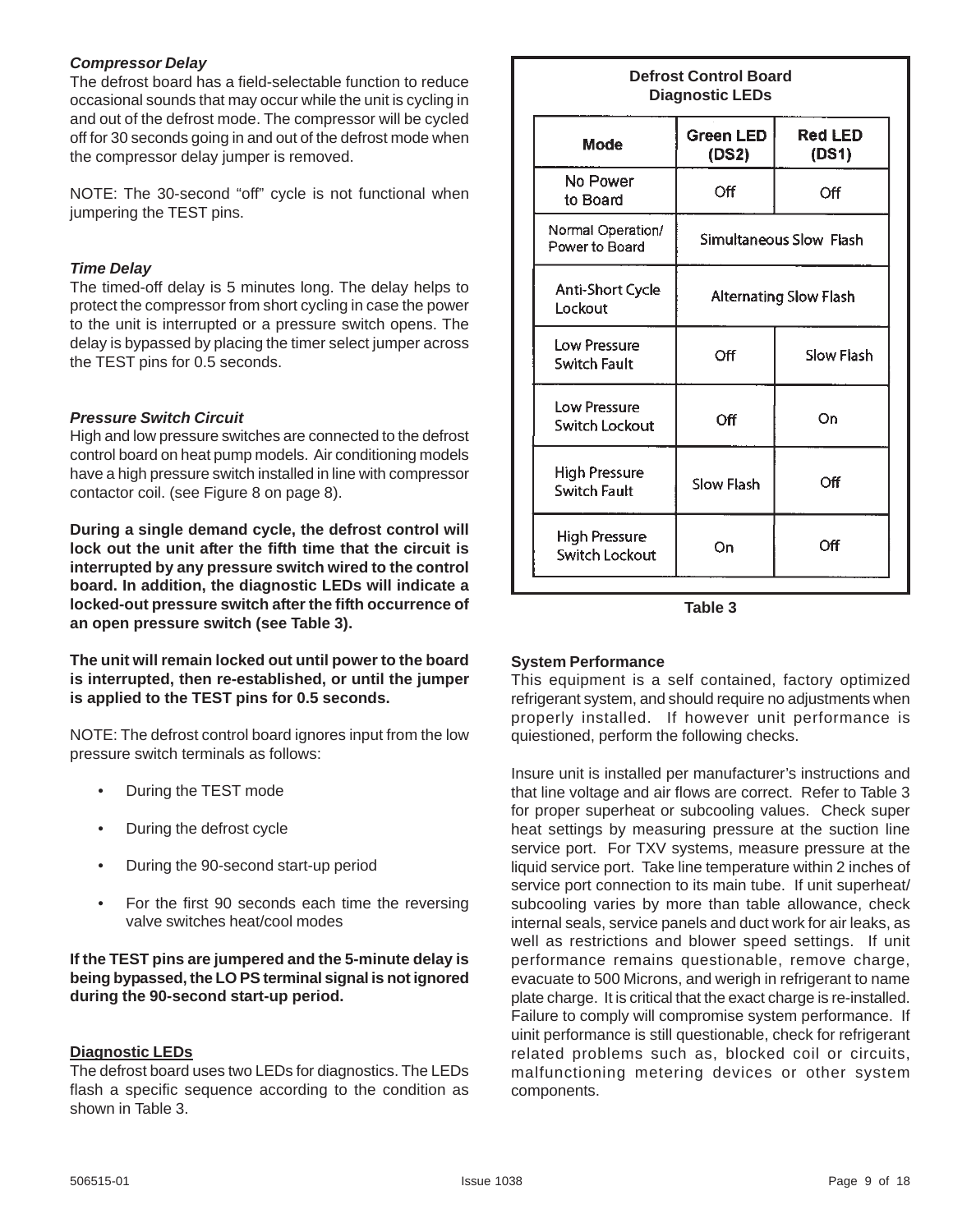## **Suction Superheat**

| Outdoor<br><b>Unit Model</b> | <b>Suction Superheat</b><br>$+/- 3°$ @ ARI<br><b>Conditions 82° OD</b><br>80° IDDB/67° IDWB |
|------------------------------|---------------------------------------------------------------------------------------------|
| RPHP/RHP13(*) 24             | 17                                                                                          |
| RPHP/RHP13(*)30              | 20                                                                                          |
| RPHP/RHP13(*)36              | 16                                                                                          |
| RPHP/RHP13(*)42              | 17                                                                                          |
| RPHP/RHP13(*)48              | 19                                                                                          |
| RPHP/RHP13(*)60              | 19                                                                                          |
|                              |                                                                                             |
| RPCE/RCE13(*)24              | 18                                                                                          |
| RPCE/RCE13(*)30              | 17                                                                                          |
| RPCE/RCE13(*)36              | 17                                                                                          |
| RPCE/RCE13(*)42              | 16                                                                                          |
| RPCE/RCE13(*)48              | 15                                                                                          |
| RPCE/RCE13(*)60              | 13                                                                                          |

**Table 4**

## **MAINTENANCE**

## **WARNING**

Before performing maintenance operations on the system, shut off all electrical power to the unit. Turn off accessory heater power switch if applicable. Electrical shock could cause personal injury or death.

Periodic inspection and maintenance normally consists of changing or cleaning the filters and cleaning the outdoor coil. On occasion, other components may also require cleaning.

### **Filters**

Filters are not supplied with the unit. Inspect once a month. Replace disposable or clean permanent type as necessary. **Do not replace permanent type with disposable.**

### **Motors**

Indoor and outdoor fan and vent motors are permanently lubricated and require no maintenance.

Some models may be equipped with a permanent magnet, constant torque indoor blower motor. These motors remain energized and are controlled by 24V signals. For high static applications, use tap 3 for cooling speed and tap 5 for heating speed. Refer to the heater install label for limitations to blower tap selection on heating speeds.

### **Outdoor Coil**

Dirt and debris should not be allowed to accumulate on the outdoor coil surface or other parts in the air circuit. Cleaning should be as often as necessary to keep the coil clean. Use a brush, vacuum cleaner attachment, or other suitable means. If water is used to clean the coil, be sure the power to unit is shut off prior to cleaning. **Care should be used when cleaning the coil so that the coil fins are not damaged.**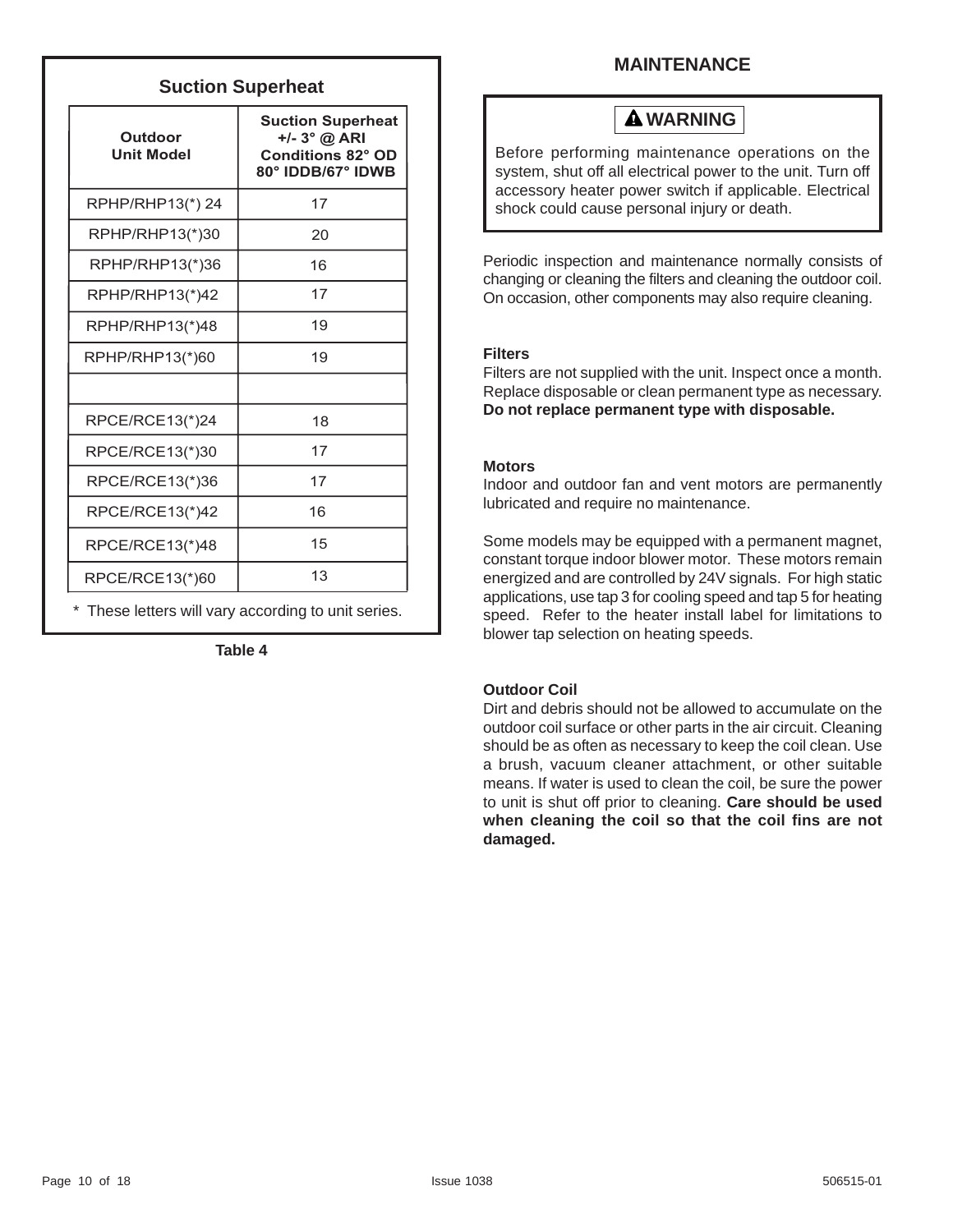

**Figure 9**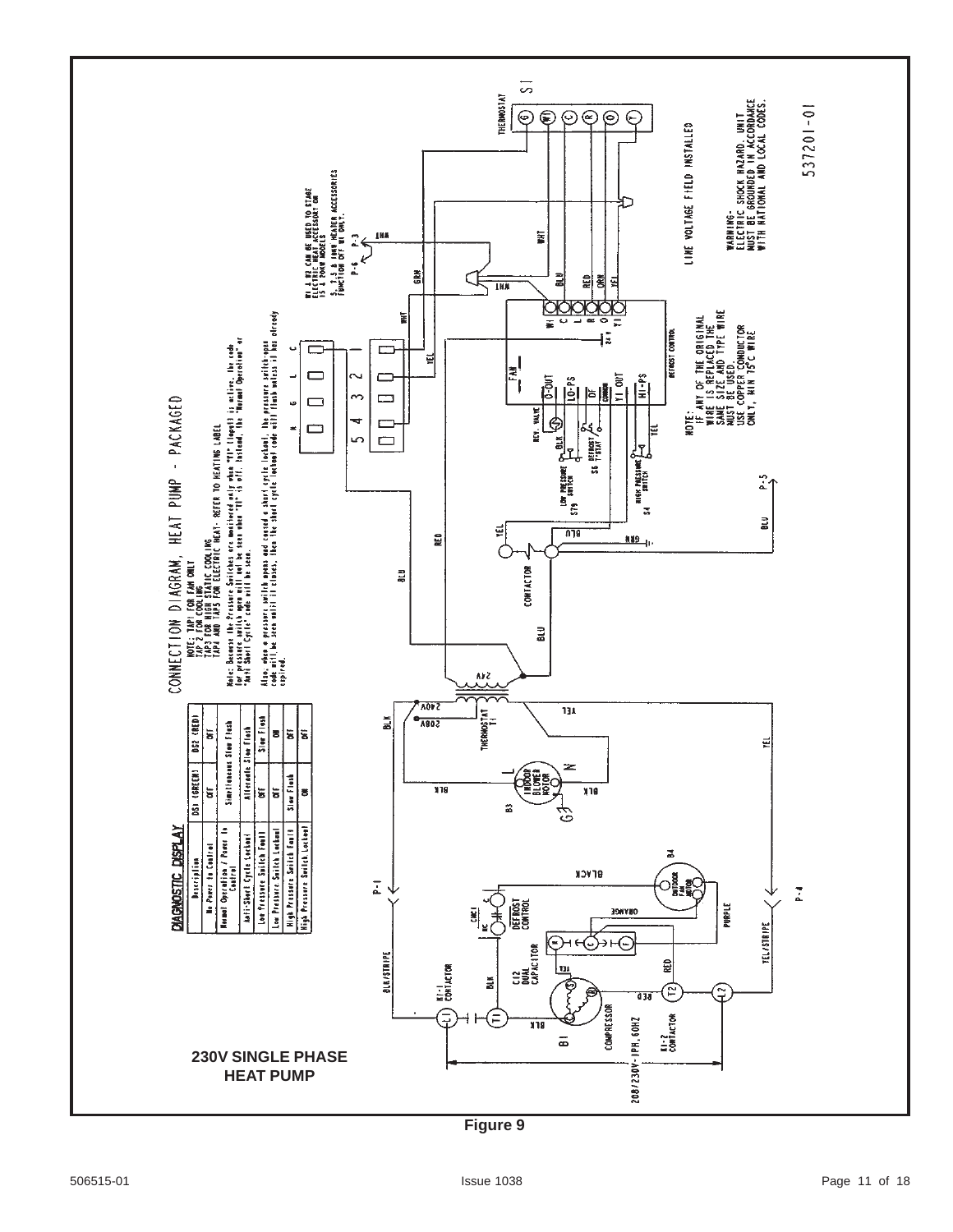

**Figure 10**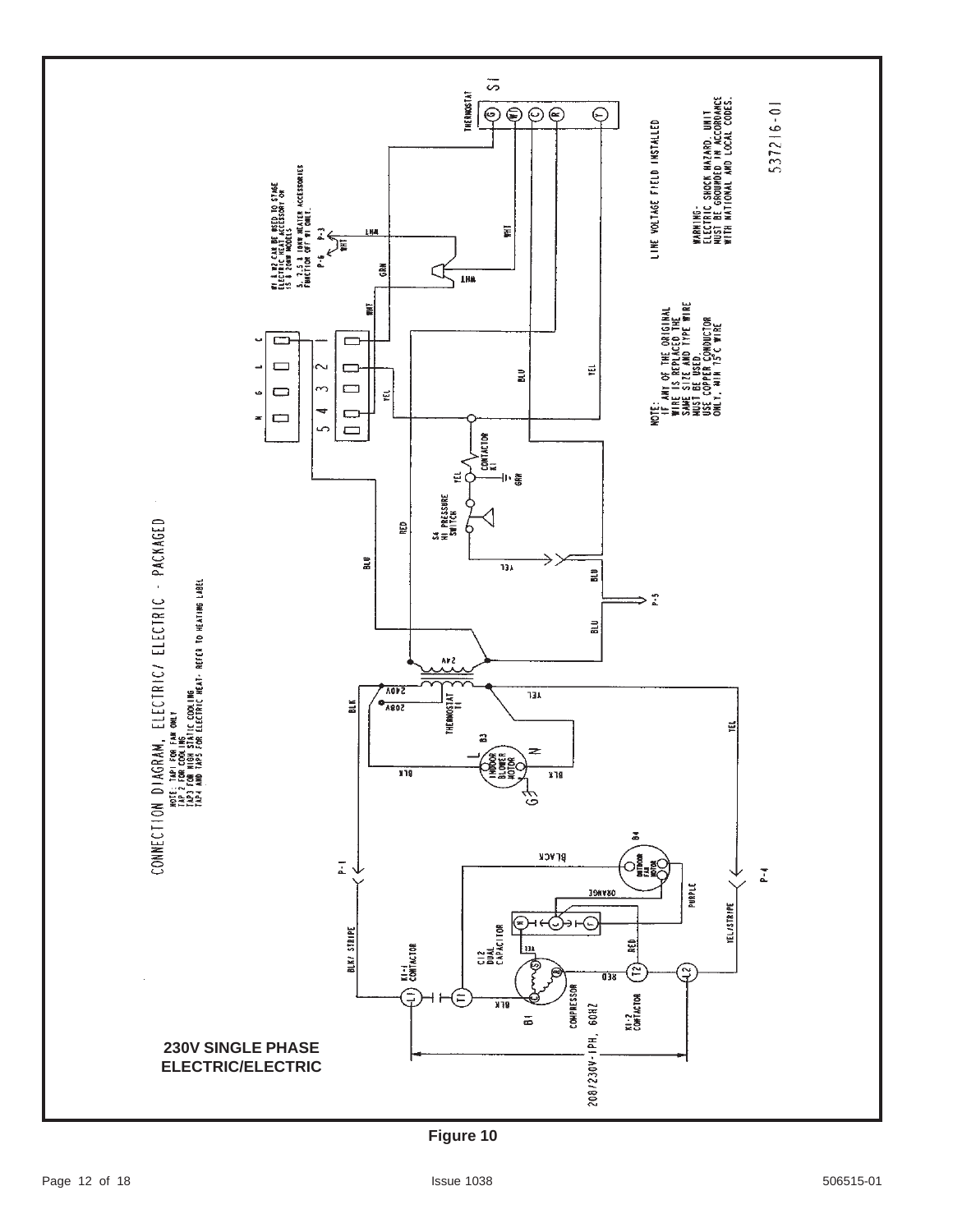

**Figure 11**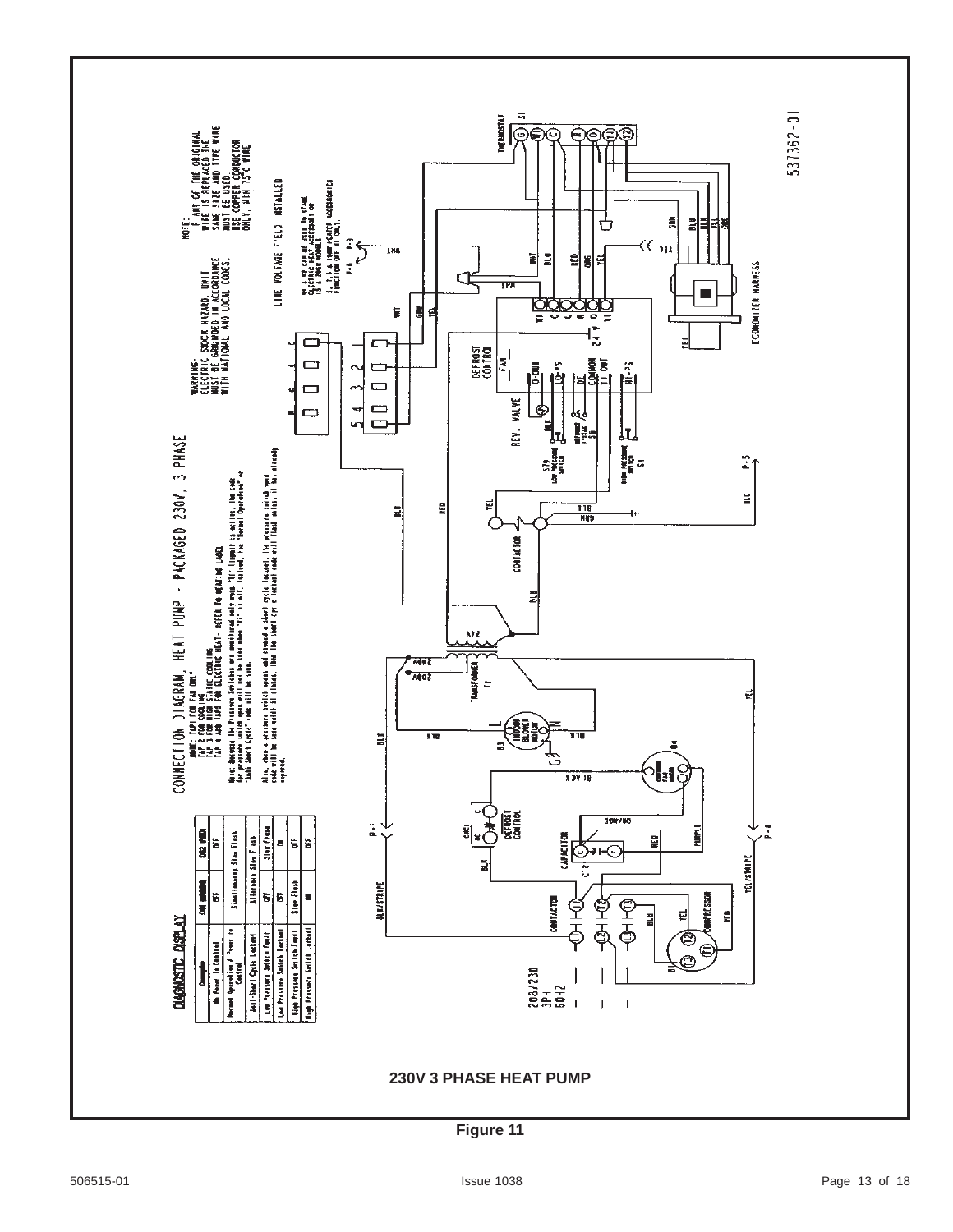

**Figure 12**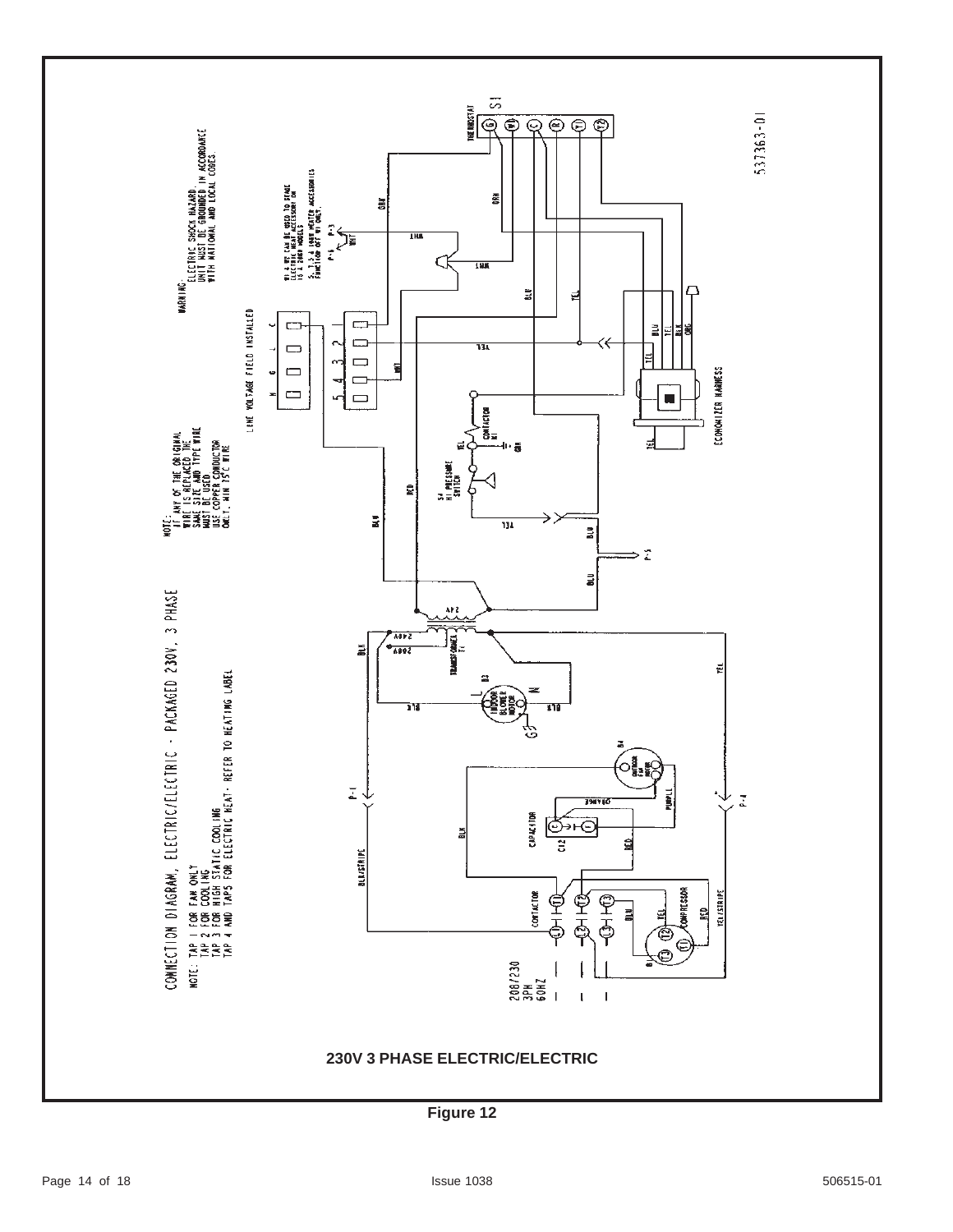

**Figure 13**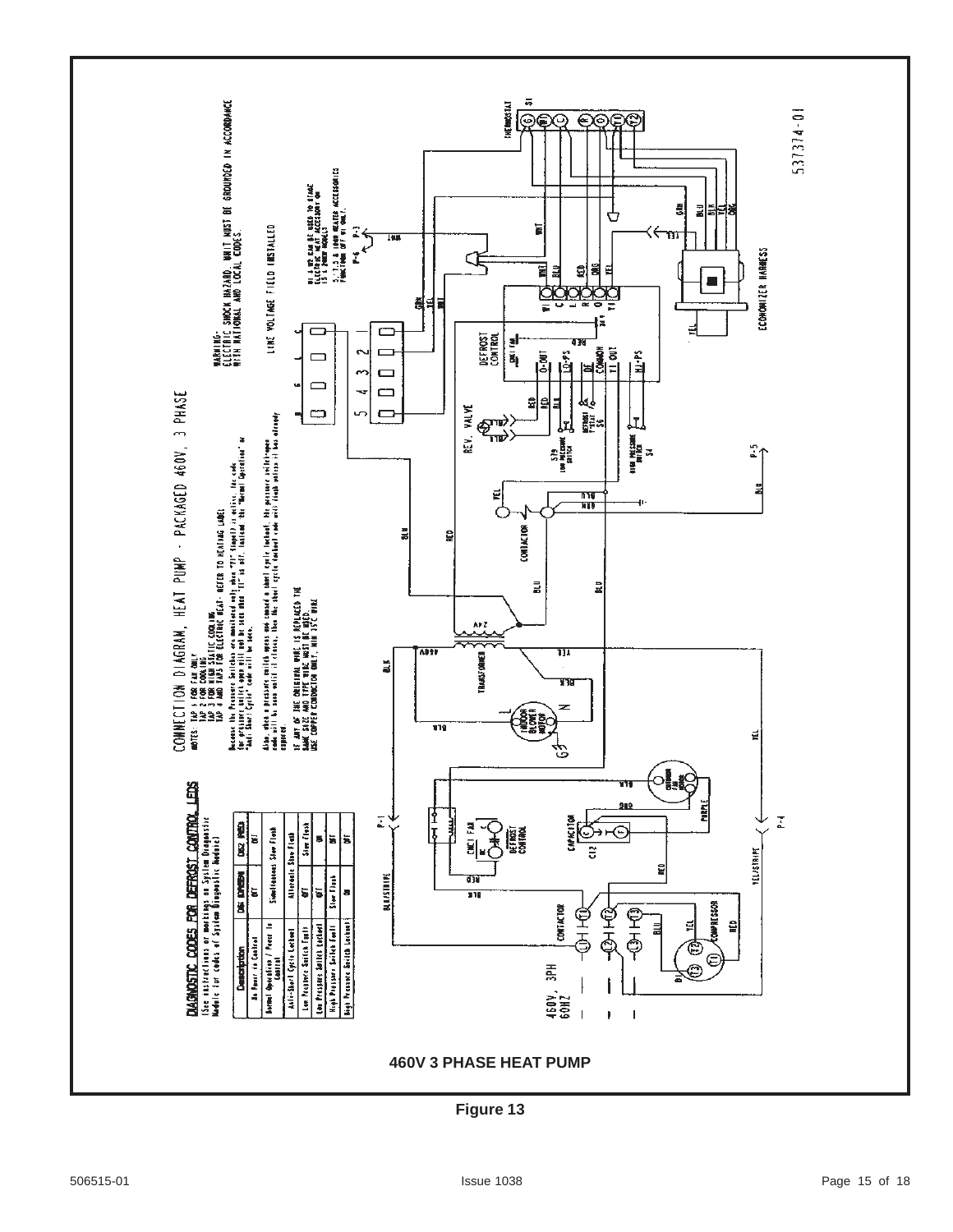

**Figure 14**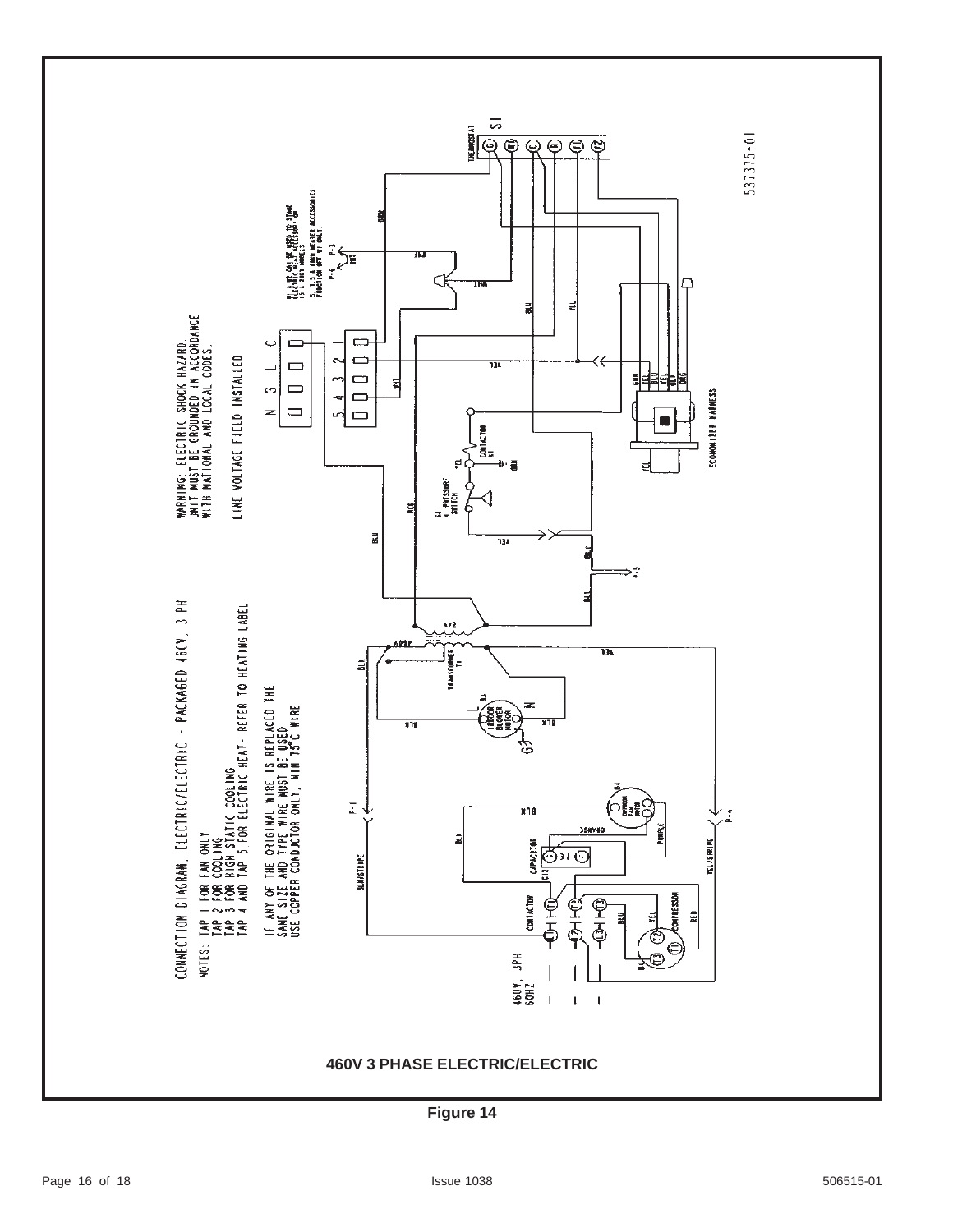### **ALLIED AIR ENTERPRISES EQUIPMENT LIMITED WARRANTY** APPLIES IN U.S.A. AND CANADA ONLY *FAILURE TO MAINTAIN YOUR EQUIPMENT WILL VOID THIS WARRANTY*

**COVERED EQUIPMENT**

The following Allied Air Enterprises heating and cooling equipment is covered by the Limited Warranty,

**Condensing Units:** 2SCU13, 4SCU13, 4SCU14, 4SCU16, 4SCU18, 2AC13, 2AC14, 4AC13, 4AC14 **Heat Pumps:** 2SHP13, 4SHP13, 2SHP14, 4SHP14, 4SHP16, 4SHP18, 2HP13, 2HP14, 4HP13, 4HP14 **Gas Furnaces:** G1N80, G1D80, G2D80, G1D91, G1D93, G2D93, G2D95, FPBB, CG80, CG90, CG92, CG93, CG95 **Oil Furnaces:** LBR80, LBF80, LHF80, LUF80, LHR80, RLUF, RLBF, RLBR, RLBU, RLHF, RLHR **Electric Furnaces**: EFC, EFV **Evaporator Coils:** EC, EU, EH, EM **Air handlers:** BCS2, RBCS2

**Package Equipment:** 2PCE13, 4PCE13, 4PCE15, 2PGE13, 4PGE13, 4PGE15, 2PHP13, 4PHP13, 4PHP15, 2SG13, 2SH13, 2SA13, RGE13, RPGE13, RHP13, RCE13, RPHP13, RPCE13

#### *PARTS and COMPRESSOR COVERAGE*

The covered equipment, parts and compressor are warranted by Allied Air for a period of five (5) years from the date of the original installation, when installed in a residential application (which includes homes, duplexes, apartments and condominiums). For non-residential applications, the covered equipment and parts are warranted for a period of one (1) year and compressor is warranted for five (5) years from the date of the original installation. If, during this period, a covered component fails because of a manufacturing defect, Allied Air will provide a free replacement part to the owner through a licensed service contractor utilizing an Allied Air distributor. The purchaser must pay shipping charges and all other costs of warranty service. Allied Air will not pay labor involved in diagnostic calls or<br>in removing, r

#### **HEAT EXCHANGER EXTENDED COVERAGE**

All covered heat exchangers are warranted by Allied Air for a period of twenty (20) years from the date of original installation, when installed in a residential application. Heat exchangers in all nonresidential applications are warranted for a period of ten (10) years.

Heat Exchanger Availability: If a replacement heat exchanger is no longer available for a unit covered by this Limited Warranty. Allied Air will allow a credit toward the purchase of an equivalent Allied Air furnace (at the current suggested distributor's cost).

*NOTE: If the date of original installation cannot be verified, the warranty period will be deemed to begin ninety (90) days after the date of manufacture.*

#### **EXCLUDED COMPONENTS**

The following components are expressly not covered by this Limited Warranty: cabinets, cabinet pieces, air filters, driers, refrigerant, refrigerant line sets, belts, wiring, fuses, oil nozzles, unit accessories and any parts not affecting unit operation

#### **CARE OF EQUIPMENT**

All new Allied Air units must be properly installed, operated and maintained in accordance with the unit installation, operation and maintenance instructions provided with each Allied Air unit. Failure to maintain the equipment per Allied Air instructions will void this Limited Warranty.

#### **WARRANTY PROCEDURE**

When service or warranty parts are required:

- Call a local licensed service dealer or contractor.
- 2. If the installing dealer is unable to provide warranty service, check online at www.alliedair.com. 3. Be prepared to furnish the following information:
- 
- a. complete model and serial number;
- b. proof of required periodic maintenance, installation date and location; and
- c. an accurate description of the problem.

#### **WARRANTY LIMITATIONS**

- This Limited Warranty is void if the covered equipment is removed from the original installation site.
- 2. This Limited Warranty does not cover damage or defect resulting from:
- a. flood, wind, fire, lightning, mold, or installation and operation in a corrosive atmosphere, or otherwise in contact with corrosive materials (chorine, fluorine, salt, recycled waste water, urine, fertilizers, or other damaging substances or chemicals); accident, or neglect or unreasonable use or operation of the equipment including operation of electrical equipment at voltages other than the range specified on the unit nameplate (includes damages caused by brownouts);
- b. modification, change or alteration of the equipment, except as directed in writing by Allied Air;
- c. operation with system components (indoor unit, outdoor unit and refrigerant control devices) which are not an ARI match or meet the specifications recommended by Allied Air;
- d. operation of furnaces with return air temperatures of less than 60ºF (16ºC) or operation of a furnace field installed downstream from a cooling coil; and e. use of contaminated refrigerant or refrigerant not compatible with the unit.
- 

The installation of replacement parts under the terms of this Limited Warranty does not extend the original warranty period.

**Allied Air makes no express warranties other than the Limited Warranty specified above. All implied warranties, including the implied warranties of merchantability and fitness for a particular purpose, are excluded to the extent legally permissible. Should such exclusion or limitation of this Limited Warranty be unenforceable, such implied warranties are in any event limited to a period of one (1) year. Liability for incidental and consequential damages is excluded. Some states do not allow limitation of incidental damages, so these limitations or** exclusions may not apply to you. Allied Air will not pay electricity or fuel costs, or increases in electricity or fuel costs, for any reason whatsoever, including additional or unusual use of **supplemental electric heat. This Limited Warranty does not cover lodging expenses or labor charges.**

#### **Allied Air shall not be liable for any default or delay in performance under this Limited Warranty caused by any contingency beyond its control.**

This Limited Warranty gives you specific legal rights, and you may also have other rights which vary from state to state.

#### **NOTE TO CUSTOMER:**

**Please complete information below and retain this warranty for your records and future reference**.

|                             | Serial Number: Website and Serial Number:                                                                                                                                                                                     | Installed Date:                                                                                                |
|-----------------------------|-------------------------------------------------------------------------------------------------------------------------------------------------------------------------------------------------------------------------------|----------------------------------------------------------------------------------------------------------------|
|                             | Serial Number: Website and Serial Number:                                                                                                                                                                                     | Installed Date: The Contract of the Contract of the Contract of the Contract of the Contract of the Contract o |
| Indoor Coil Model Number: _ | Serial Number: The Communication of the Communication of the Communication of the Communication of the Communication of the Communication of the Communication of the Communication of the Communication of the Communication | Installed Dare:                                                                                                |
| Installing Company Name: _  | Phone:                                                                                                                                                                                                                        |                                                                                                                |
|                             | State/Province:                                                                                                                                                                                                               | Zip/Postal Code:                                                                                               |
|                             | _______                                                                                                                                                                                                                       |                                                                                                                |



215 Metropolitan Drive - West Columbia - SC - 29170<br>Air Enterprises Litho U.S.A. FORM W-2008-2 (9/25/2009) © 2008 Allied Air Enterprises Litho U.S.A. FORM W-2008-2 (9/25/2009)